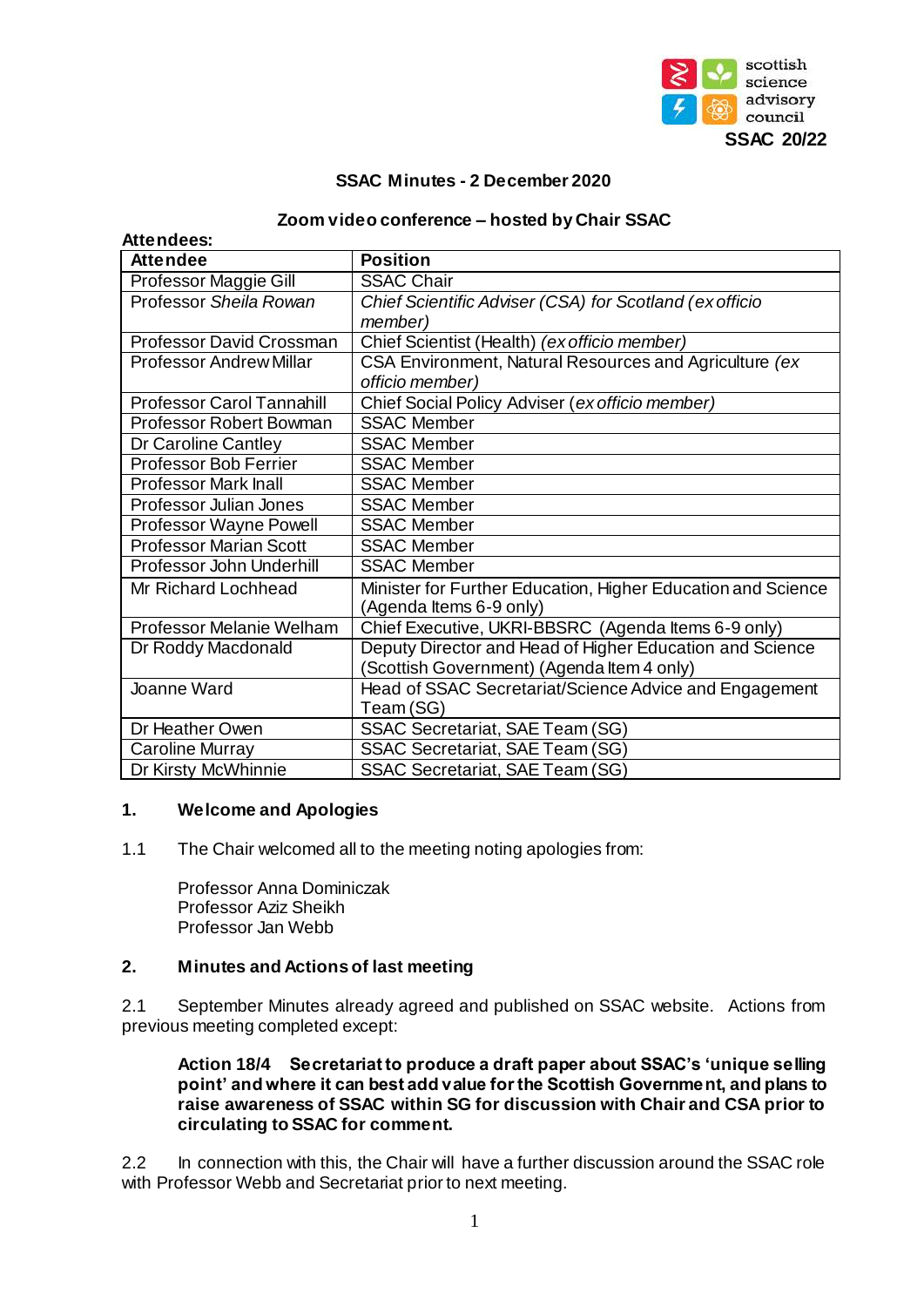# **3. Update from Professor Sheila Rowan, Chief Scientific Adviser for Scotland**

3.1 CSA provided an overview of the work she had been involved with including regular meetings connected to COVID-19 and ongoing engagement with the Minister for Further Education, Higher Education and Science; Scottish Science Centres; the UK CSA network and other science and science funding-related bodies.

3.2 There was some discussion around the challenges for land use management to achieve 'net zero' carbon in connection with climate change, whilst maintaining biodiversity and considering social and economic factors.

3.3 CSA ENRA gave a short update on SEPA/Scottish water work on testing for COVID in waste water and shared the link[: https://informatics.sepa.org.uk/RNAmonitoring/](https://informatics.sepa.org.uk/RNAmonitoring/)

3.4 It was noted that the importance of the photonics sector was not highlighted in Scotland's digital strategy, and connecting photonics to wider sectors is needed. The CSA indicated that she was happy to continue to promote photonics as one of the important science sectors in Scotland.

3.5 Marian Scott advised that the subgroup work on the digital strategy was near completion and will share a one page document soon with the SSAC for comment.

### **Action 19/1 Marian Scott to complete the response to the Digital Strategy consultation and secretariat to circulate to members for comments**.

### **4. Update from Roddy Macdonald, Deputy Director, Higher Education and Science Division, Scottish Government (SG)**

4.1 Roddy Macdonald outlined some of the current priorities within the Higher Education and Science Division around COVID-19.

4.2 He highlighted that the Scottish Budget was due 28 January 2021 and stated that the UK spending review announced the previous week was generally positive for research and science. High level Brexit negotiations are continuing, as is the work around Erasmus and Horizon Europe.

## **5. Introduction from Professor Carol Tannahill, Chief Social Policy Adviser**

5.1 Carol Tannahill provided a brief background to her past work and explained her role as Chief Social Policy Adviser as a broker between community, academia and local and national government, with strong links to supporting the delivery of Scotland's National Performance Framework. She stated that there is no equivalent CSPA role in other devolved administrations or UK(G).

## **6. Minister for Further Education, Higher Education and Science**

6.1 The Minister acknowledged the valuable work the council has done and continues to do despite the challenges of COVID-19 and Brexit.

6.2 The Minister highlighted some of the work that SG is doing to meet the challenges of a green, and fair economic recovery, including addressing key skills gaps and supporting young people.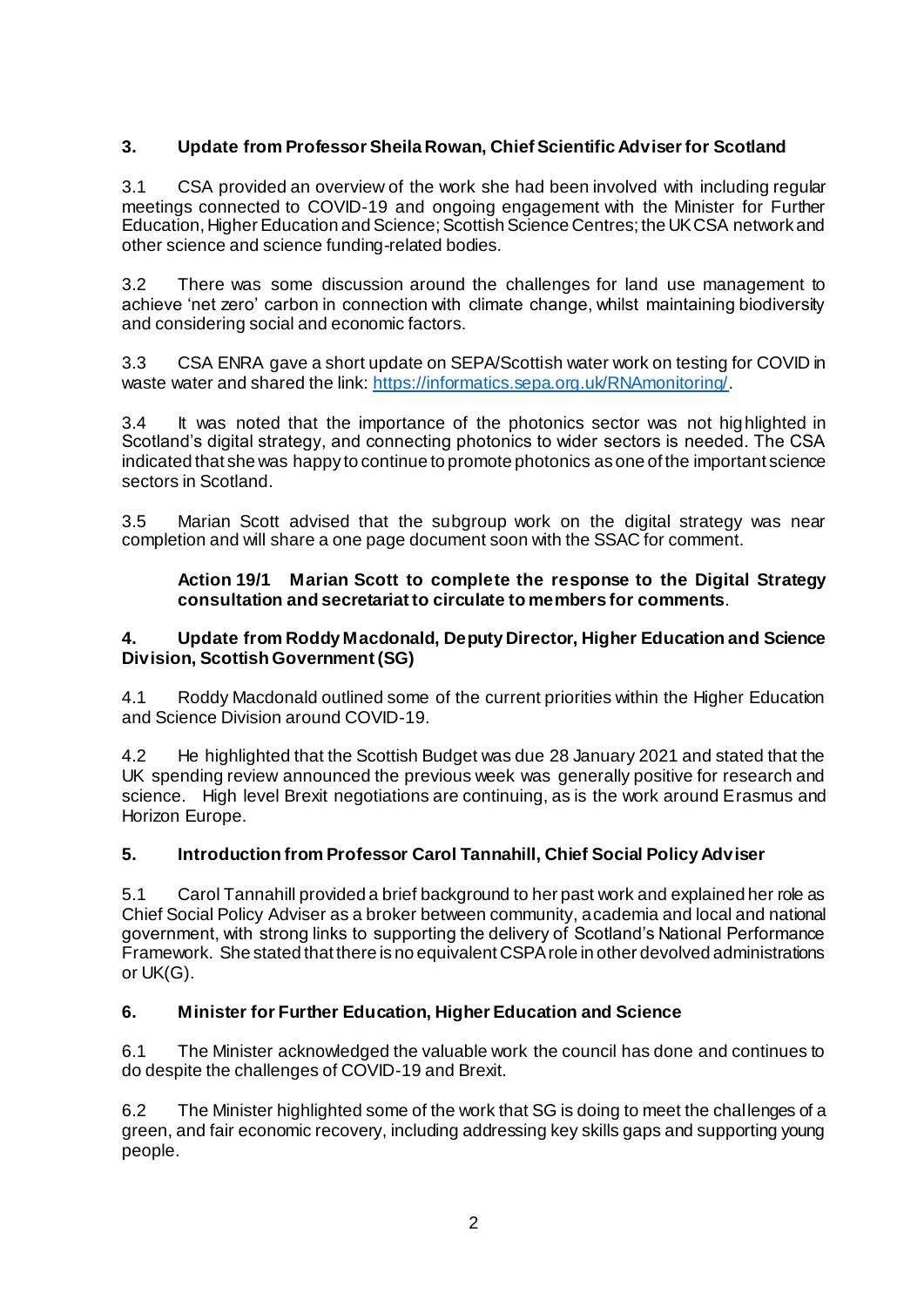6.3 He also stressed the importance of international collaboration post-Brexit, particularly in the context of the transition through the pandemic and the upcoming international opportunities afforded by COP26 being held in Glasgow in November 2021. This should be a good platform to showcase Scottish science and research excellence.

# **7. SSAC Chair Update**

7.1 The Chair thanked the Minister for attending and outlined some of the ongoing work of the Council and the important link between science and policy in green recovery work.

### **8. Professor Melanie Welham, UKRI-BBSRC Chief Executive – Presentation on the future strategy on 'Engineering Biology'**

8.1 Professor Welham discussed the potential for engineering biology to contribute to green recovery in the UK including Scotland. She stated she had also shared the presentation with the UK CSA Network (CSAs at UK Government (UKG) departments as well as devolved administrations) and UKG and was interested to hear the views of the SSAC and the Minister.

## **Action 19/2 Secretariat to circulate Professor Welham's presentation to SSAC members**.

## **9. Roundtable discussion**

9.1 There was discussion around opportunities for Scotland including the use of engineering biology in animal feed sector, potential for aquaculture applications and industrial biotechnology opportunities for the Grangemouth Refinery. The work of the IBioIC and Scottish universities were considered key strengths in Scotland.

9.2 There was discussion about how Scotland can best coordinate innovation, research pools, skills and career paths and tie in with industry and academia. The pros and cons of a systems-based approach was discussed, including the potential for a system that can adapt to long term challenges. To achieve this it was important to have a flexible skills base, and well-resourced research councils and innovation centres able to react to support local/national economic, and other, needs.

9.3 It was suggested that there was a role for SSAC to provide advice to SG about the skills and opportunities in this area. It was agreed that SSAC meetings should be structured in future to include guest speakers from across a range of areas.

### **Action 19/3 SSAC members to provide suggestions for future guest speakers to the secretariat to be considered by Chair and CSA (by end December for the next meeting in March).**

## **10. Standing Item – Feedback on SSAC Reports**

10.1 Secretariat referred to the feedback provided in the SSAC Note 20/20 regarding the Environmental Impacts of the Scottish Manufacturing Industry report and the Robotics and Autonomous Systems Note.

## **11. Geospatial Knowledge Project (SSAC Note 20/21)**

11.1 Mark Inall provided the first draft of this report for comment/feedback. He advised that the project intern intends to complete interviews before Christmas using the standardised questions around the four subject areas used as exemplars in the report.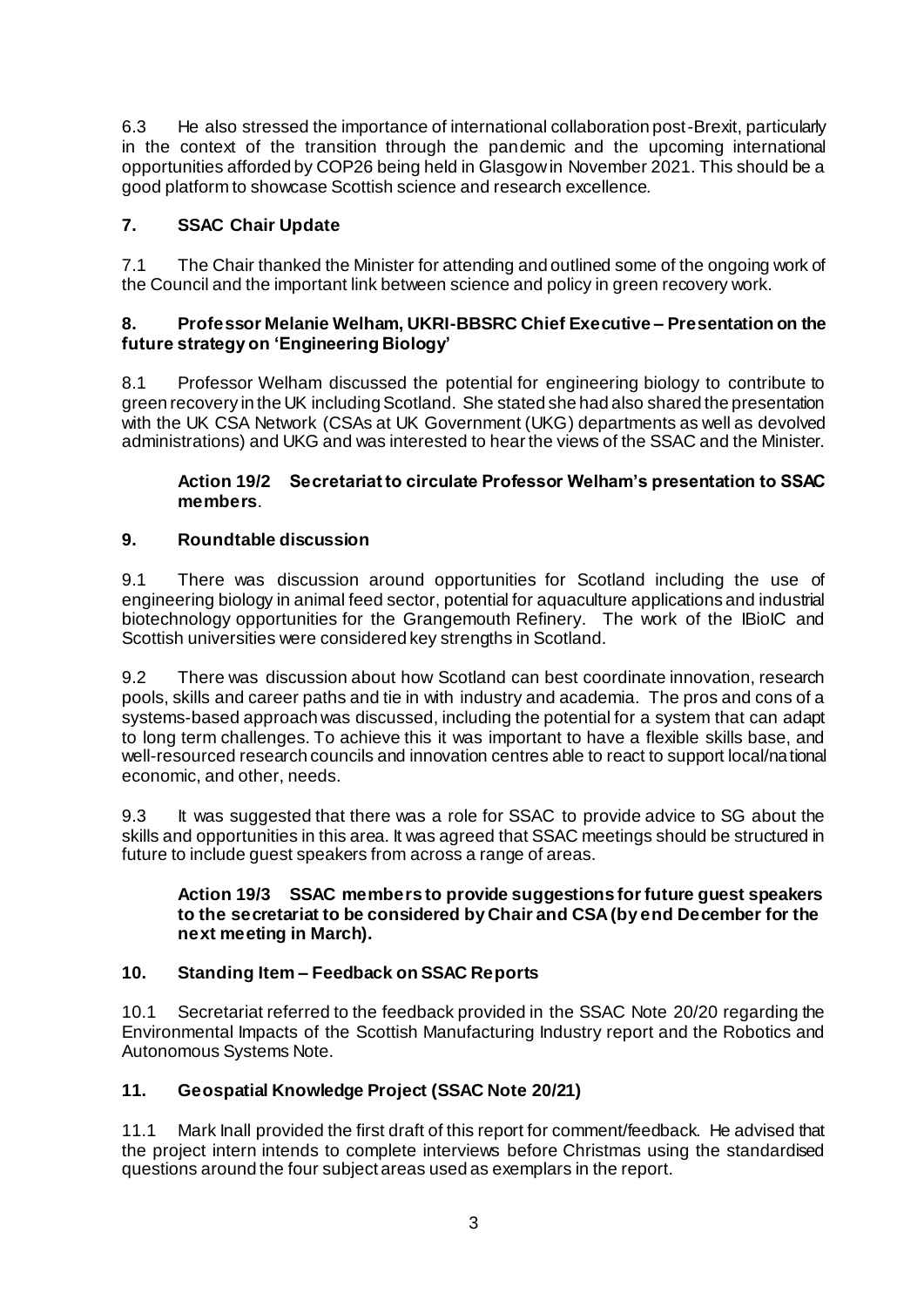11.2 Mark Inall expects a second draft of the report to be available by end of Jan/Feb. He addressed some of the comments raised at the meeting and stated he welcomed further input particularly on the wording and language used in the summary.

## **Action 19/4 All SSAC to provide comments on Geospatial first draft paper.**

**Action 19/5 Mark Inall to circulate second draft of the Geospatial paper to SSAC end January/beginning of February.**

**Action 19/6 Secretariat to arrange SSAC project meeting beginning of February to discuss the second draft of the Geospatial report.**

### **12. Talking Heads (joint RSE/SSAC/SAGES project)**

12.1 Mark Inall stated the work was underway and Marian Scott had completed the first Talking Heads video to help highlight Scottish research and science and its contribution to understanding/tackling climate change, in the 12 months prior to the COP26 meeting in Glasgow. There will be two interviews issued every month in the run up to COP26 and these will be uploaded on the RSE youtube channel. It was agreed that the links would also be included on the SSAC website.

#### **Action 19/7 Secretariat to continue to support the Talking Head project and arrange for the links to the talking heads videos to be uploaded on SSAC website when available.**

#### **13. Sustainable Chemicals Note – Maggie Gill**

13.1 There was discussion around taking this work forward, possibly by linking with Engineering Biology. It was agreed to revisit this project at the March 2021 meeting.

**Action 19/8 Secretariat to include Sustainable Chemicals Note and Engineering Biology on agenda for next SSAC meeting.**

### **14. Digital Strategy Subgroup**

14.1 This item was discussed earlier at paragraph 3.5 above.

### **15. Hydrogen – Maggie Gill**

15.1 The Chair stated that the SSAC subgroup met on 28 October to discuss possible input to the SG hydrogen energy policy area. It was agreed to continue engagement with the policy leads and for the SSAC subgroup to prepare a short report once they have sight of the published SG hydrogen report.

### **16. Climate Change – Maggie Gill**

16.1 The Chair mentioned that further positive feedback was provided by the policy lead at the last SSAC subgroup meeting on 20 November. There was agreement that the SSAC subgroup should continue this work.

16.2 John Underhill and Caroline Cantley agreed to join the SSAC Climate Change subgroup.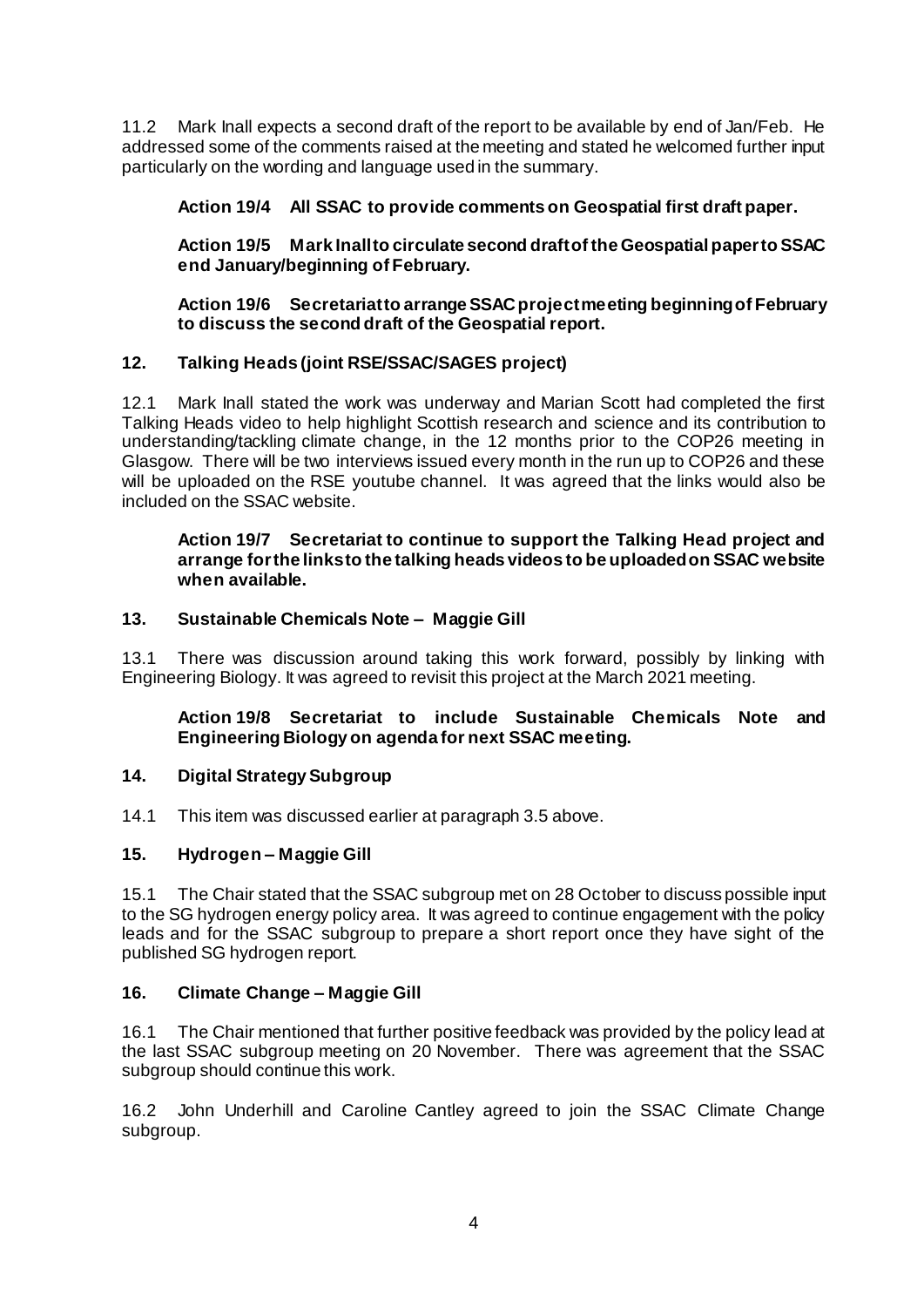16.3 It was also agreed to adjust some of the wording in the transport document to clarify the issues and to publish a link to the amended subgroup papers on the SSAC website with a caveat that they were quickly provided in response to the specific Sustainable Renewal Advisory Group (SRAG) papers provided by SG.

### **Action 19/9 Chair to amend the paper commenting on the SRAG transport paper. Secretariat to update SSAC website with link to the SRAG climate change papers and SSAC feedback documents once these have been published by SG.**

### **17. Member Updates**

17.1 Members highlighted a few areas of interest including the publication of the Royal Society's 'Digital technology and the planet' report and the upcoming Scottish Government Consultation on 'Making Scotland's Future: A Recovery Plan for Manufacturing'.

### **18. Any Other Business**

18.1 Caroline Cantley outlined the ETP Review of Innovation and Opportunity in the Scottish Solar Energy Sector

#### **Action 19/10 Secretariat to forward updated Review of Innovation and Opportunity in the Scottish Solar Energy Summary document to SSAC for comment.**

18.2 The Chair noted Heather Owen was leaving the SSAC Secretariat on promotion later in the month; and thanks for Heather's contribution to supporting a number of SSAC projects was noted.

18.3 Members agreed to extend Professor Jan Webb's co-option for a further six months due to the continued work and subgroups she is involved in.

18.4 As a number of SSAC members have professional interests in this area, it was agreed that members would contribute to the Scottish Government's Draft Strategy for Environment, Natural Resources and Agriculture Research 2022-2027 consultation on behalf of their individual institutes, rather than from a collective SSAC contribution.

18.5 It was agreed that at subsequent meetings, speakers and presentations will be invited which address the relevant themes of the SSAC work (see also Action 19/3 above).

### **19. Date of next meeting**

19.1 The date was agreed for 3 March 09.00-13.00 in a virtual capacity. Future dates and format of meetings (provisionally planned for June, September and December 2021) will be provided in due course**.**